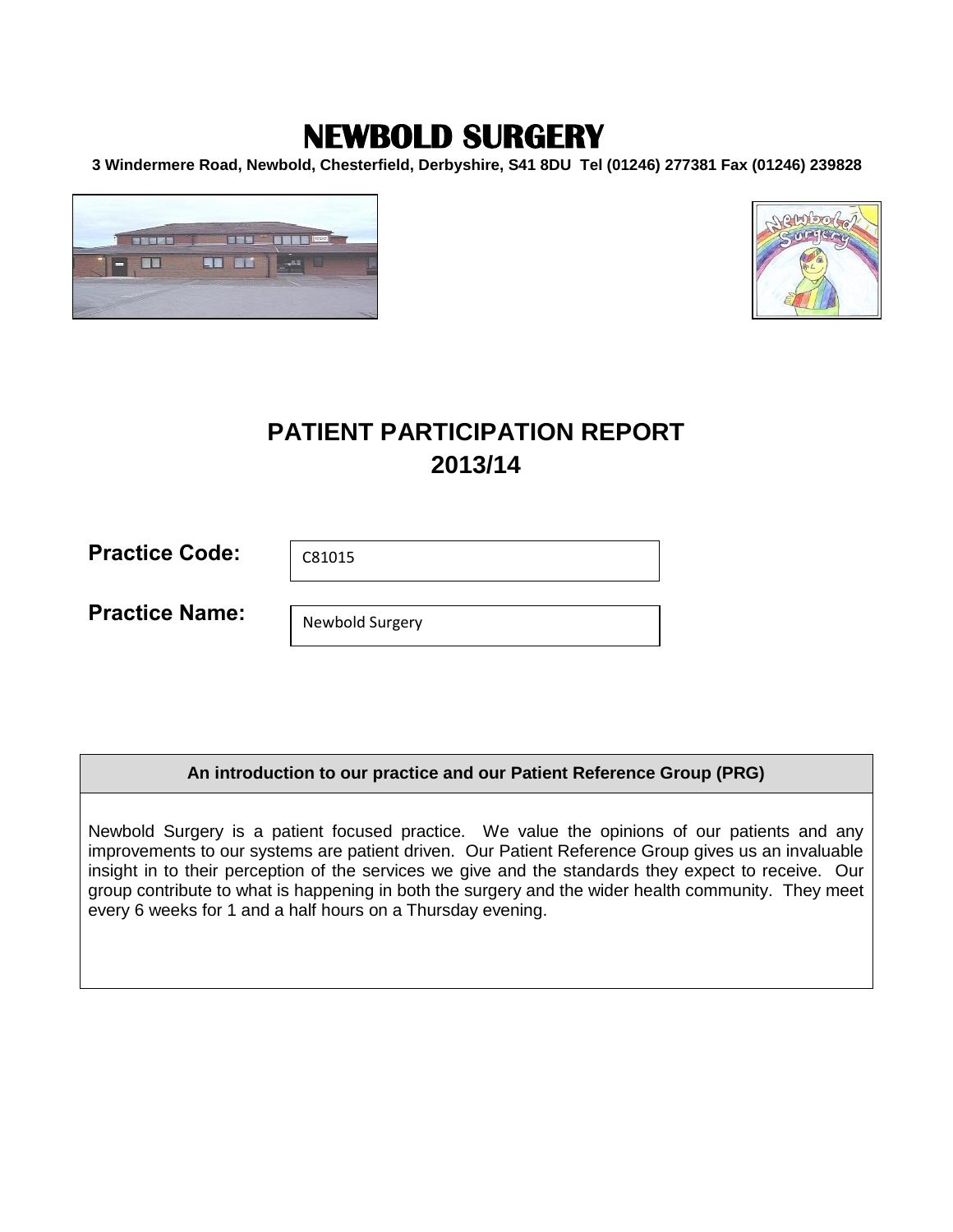## **Establishing the Patient Representative Group**

This shows how the practice has tried to ensure that the PRG is representative of the wider practice population. Information is provided here on the practice and PRG profile.

|                                                | <b>Practice population profile</b> | <b>PRG</b> profile | <b>Difference</b> |  |  |  |  |  |
|------------------------------------------------|------------------------------------|--------------------|-------------------|--|--|--|--|--|
| Age                                            |                                    |                    |                   |  |  |  |  |  |
| % under 18                                     | 2057                               | $\pmb{0}$          |                   |  |  |  |  |  |
| $% 18 - 34$                                    | 2106                               | $\pmb{0}$          |                   |  |  |  |  |  |
|                                                |                                    |                    |                   |  |  |  |  |  |
| $% 35 - 54$                                    | 3017                               | $\overline{4}$     |                   |  |  |  |  |  |
| $% 55 - 74$                                    | 2876                               | 19                 |                   |  |  |  |  |  |
| % 75 and over                                  | 1193                               | $\overline{4}$     |                   |  |  |  |  |  |
| Gender                                         |                                    |                    |                   |  |  |  |  |  |
| % Male                                         | 49%                                | 33.3%              |                   |  |  |  |  |  |
| % Female                                       | 50.7%                              | 66.7%              |                   |  |  |  |  |  |
| <b>Ethnicity</b>                               |                                    |                    |                   |  |  |  |  |  |
| % White British                                | 89.168%                            | 100%               |                   |  |  |  |  |  |
| % Mixed white/black<br>Caribbean/African/Asian | 10.816%                            | 0%                 |                   |  |  |  |  |  |
| % Black African/Caribbean                      | 0.002%                             | 0%                 |                   |  |  |  |  |  |
| % Asian -<br>Indian/Pakistani/Bangladeshi      | 0.007%                             | 0%                 |                   |  |  |  |  |  |
| % Chinese                                      | 0.002%                             | 0%                 |                   |  |  |  |  |  |
| % Other                                        | 0.005%                             | 0%                 |                   |  |  |  |  |  |

These are the reasons for any differences between the above PRG and Practice profiles:

There is little variation between the PRG and the Practice Population

In addition to the above demographic factors this is how the practice has also taken account of other social factors such as working patterns of patients, levels of unemployment in the area, the number of carers:

We have 2 carers and 5 disabled members in the group. Some members choose not to attend the meetings but are kept informed via our virtual patient group where patients can receive minutes, give opinions and make suggestions via email to our PRG secretary.

The practice has a high population of age34+ White British and the PRG group reflects this.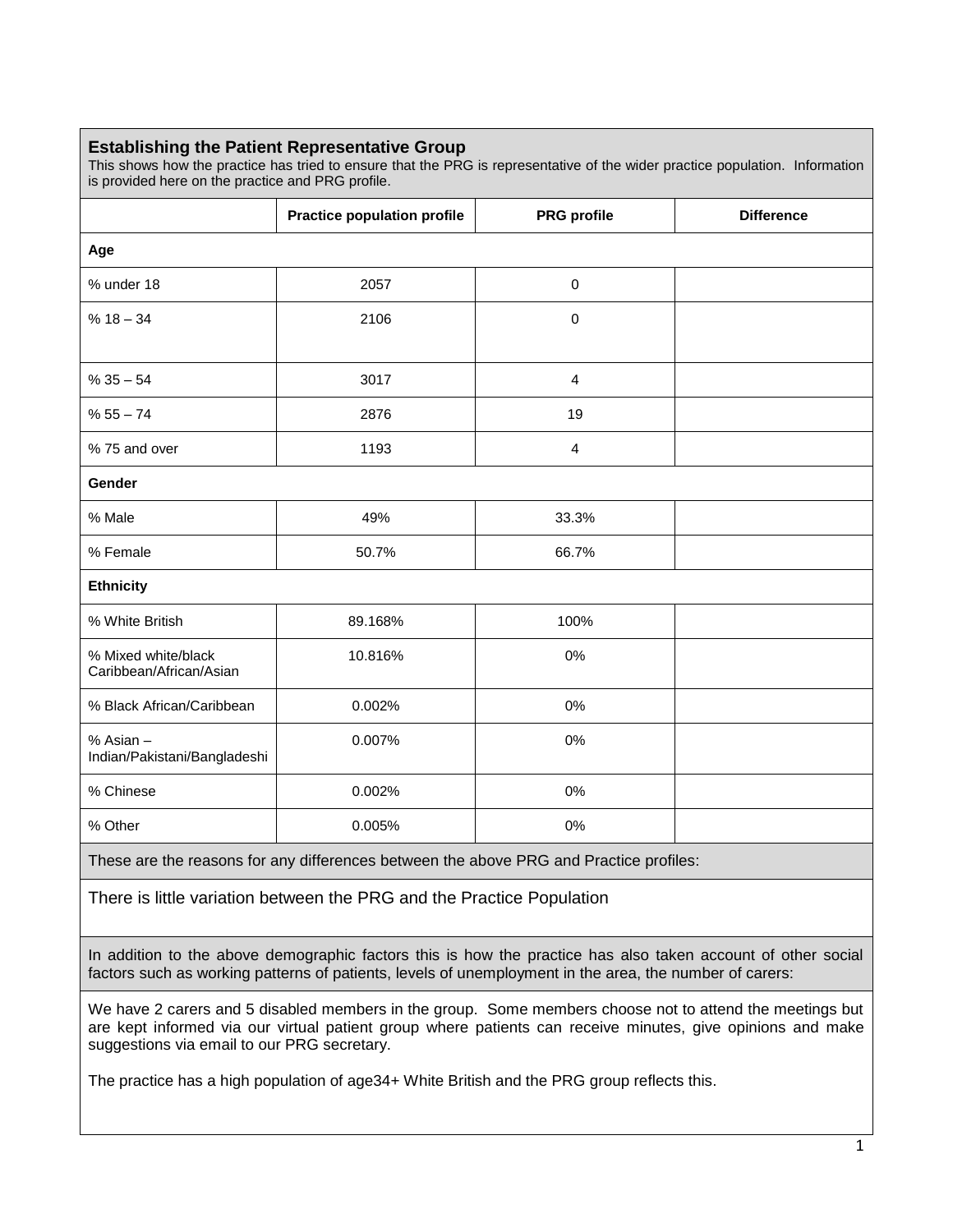This is what we have tried to do to reach groups that are under-represented:

PRG Members have various recruitment drives throughout the year and also have a display in the waiting room.

The group is advertised via the Surgery website and Practice Newsletter.

Members promote group during collection of Survey results

### **Setting the priorities for the annual patient survey**

This is how the PRG and practice agreed the key priorities for the annual patient survey

Members were canvassed during PPG meeting to identify suggestions for inclusion in this year's survey.

Ideas were collated and Questions submitted for their approval at the following meeting.

After feedback and discussion, minor adjustments were then made and additional questions included at members request.

### **Designing and undertaking the patient survey**

This describes how the questions for the patient survey were chosen, how the survey was conducted with our patients and includes a summary of the results of the survey (full results can be viewed as a separate document)

How the practice and the Patient Reference Group worked together to select the survey questions:

Members identified DNA's (Do Not Attend) as a concern and high priority.

Questions were based around access to appointments and possible solutions to the increase in the number of missed appointments

How our patient survey was undertaken:

The group agreed to undertake 20 surveys per 1000 patients.

Members kindly volunteered their time over a weekly period to canvas patients' opinion in the waiting room.

They were mindful to reach an equal representation across all age groups.

Summary of our patient survey results:

Please see attached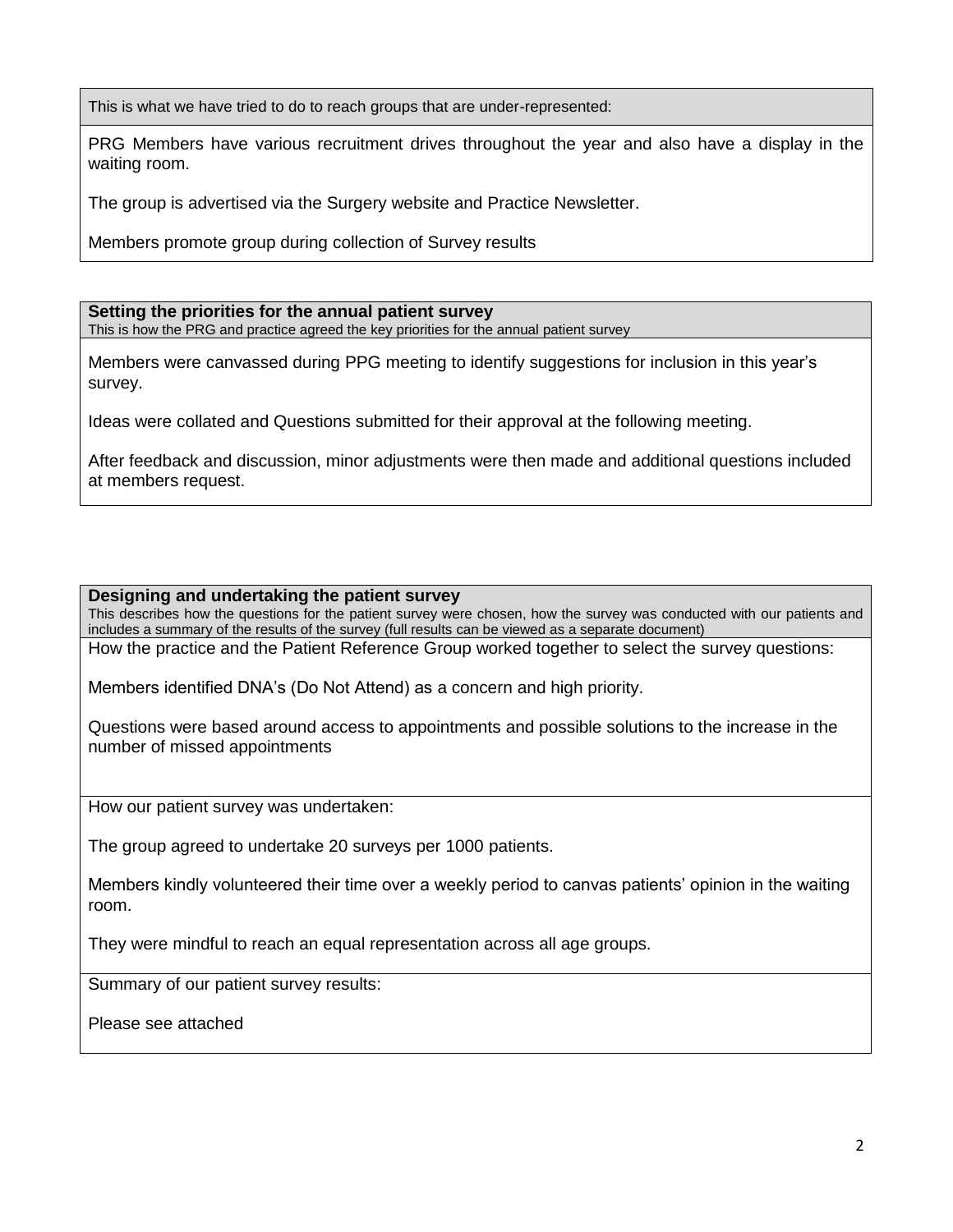**Analysis of the patient survey and discussion of survey results with the PRG**

This describe how the patient survey results were analysed and discussed with PRG, how the practice and PRG agreed the improvement areas identified from the patient survey results and how the action plan was developed:

How the practice analysed the patient survey results and how these results were discussed with the PRG:

Survey results were summarised by the PRG Secretary and a graphical report was then produced by the practice and presented at the following meeting.

Results were compared to similar surveys done previously to show if improvements have been made and highlight any areas for concern

The key improvement areas which we agreed with the PRG for inclusion in our action plan were:

A more robust system around DNA's

Continued monitoring of the appointment system

Possibility of an improved telephone system

We agreed/disagreed about:

We agreed that the survey showed improvements have been achieved, we disagreed about nothing.

## **ACTION PLAN**

How the practice worked with the PRG to agree the action plan:

The action plan was formulated after discussion at the meeting.

Members were enthusiastic to continue our campaign around access and DNA's

We identified that there were the following contractual considerations to the agreed actions:

None

Copy of agreed action plan is as follows:

| <b>Priority improvement area</b><br>Eg: Appointments, car park, waiting<br>room, opening hours | <b>Proposed action</b>                                                                                                                     | <b>Responsible</b><br>person               | <b>Timescale</b> | Date<br>completed<br>(for future<br>use) |  |  |
|------------------------------------------------------------------------------------------------|--------------------------------------------------------------------------------------------------------------------------------------------|--------------------------------------------|------------------|------------------------------------------|--|--|
| Reduction in the number of<br>DNA's                                                            | Website Message<br>$\bullet$<br><b>Waiting Room</b><br>$\bullet$<br>Campaign<br>Increased use of<br>$\bullet$<br>text message<br>reminders | All - Practice<br>and PRG<br>joint venture | On-going         |                                          |  |  |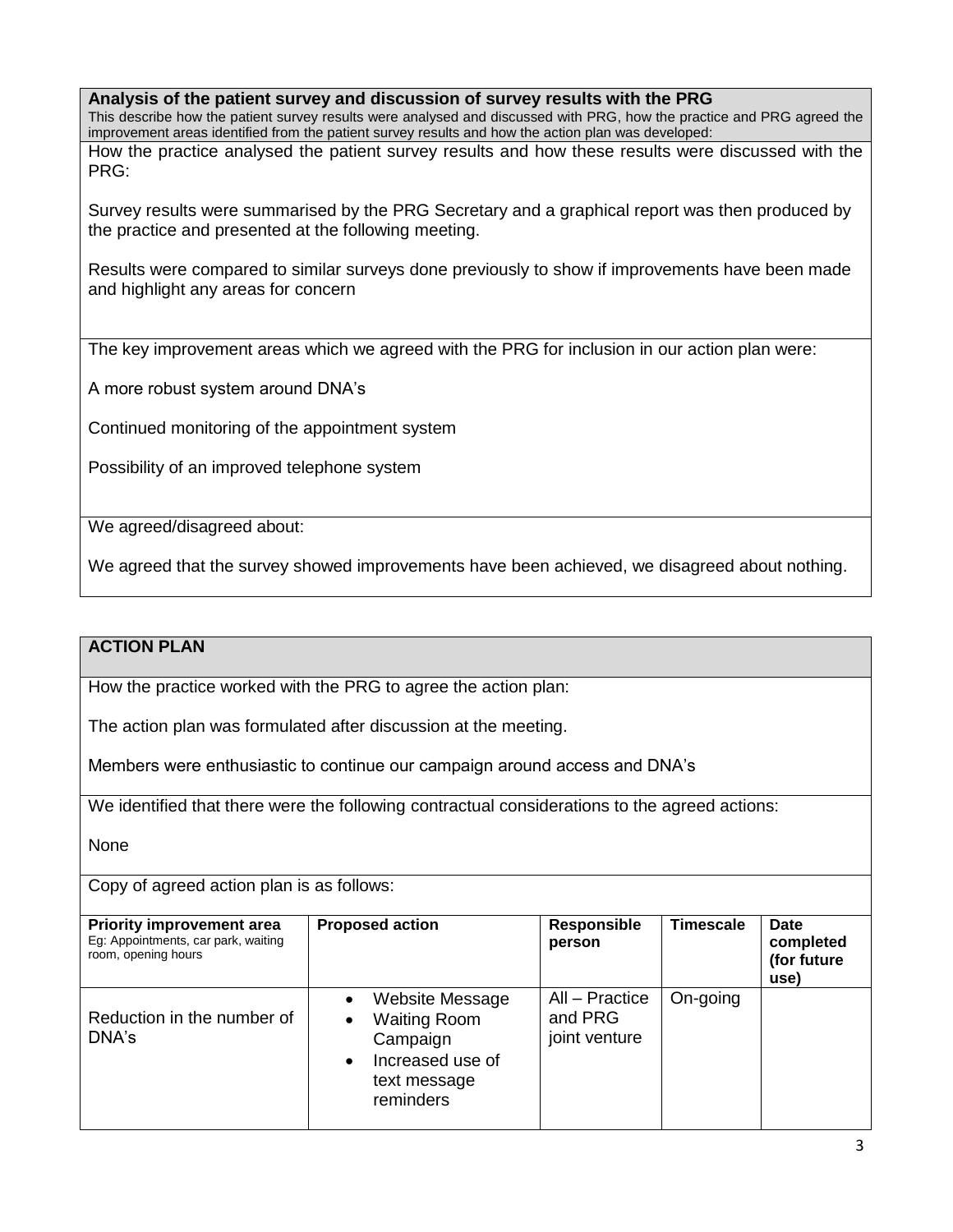| Continued monitoring of<br>appointment system | Annual review done to<br>ensure that patients<br>requirements and opinions<br>have not changed | Jane Hardy                            | March<br>2015 |  |
|-----------------------------------------------|------------------------------------------------------------------------------------------------|---------------------------------------|---------------|--|
| Continued monitoring of<br>DNA's              | Monthly search done to<br>monitor improvements and<br>report produced for<br>feedback to PRG   | Jane Hardy                            | Monthly       |  |
| New Telephone System                          | PM and PSM to investigate<br>and feedback findings to<br><b>PRG</b>                            | Rachael<br>Carrington &<br>Jane Hardy | Dec 2014      |  |

## **Review of previous year's actions and achievement**

We have summarised below the actions that were agreed following the patient survey 2012/13 and whether these were successfully completed or are still on-going and (if appropriate) how any have fed into the current year's survey and action plan:

## **"You said ……….. We did ………… The outcome was ………"**

Last year's survey was based around patient experience and ways the practice could improve. Members canvased patients in the waiting room asking what improvements could be made to their environment when they visit the practice. The PRG discussed the findings at future meetings and highlighted the most requested improvements. As a result of the survey, the waiting room was redecorated and patients were consulted throughout deciding on the colour and layout they would prefer. A privacy screen was erected at reception and new chairs purchased. Improvements are always ongoing but the environment for patients was vastly improved. We have received positive feedback from patients and this was reflected in our recent CQC visit. Improvements were also made to clinical room and members were given a guided tour of the building to view the improvements made.

Where there were any disagreements between the practice and the PRG on changes implemented or not implemented from last year's action plan these are detailed below:

None

## **Publication of this report and our opening hours**

This is how this report and our practice opening hours have been advertised and circulated:

Via the Practice website at www.newboldsurgery.co.uk Practice Newsletter Waiting Room Poster Copy to CCG Copy to PRG members at next meeting on 01.05.14